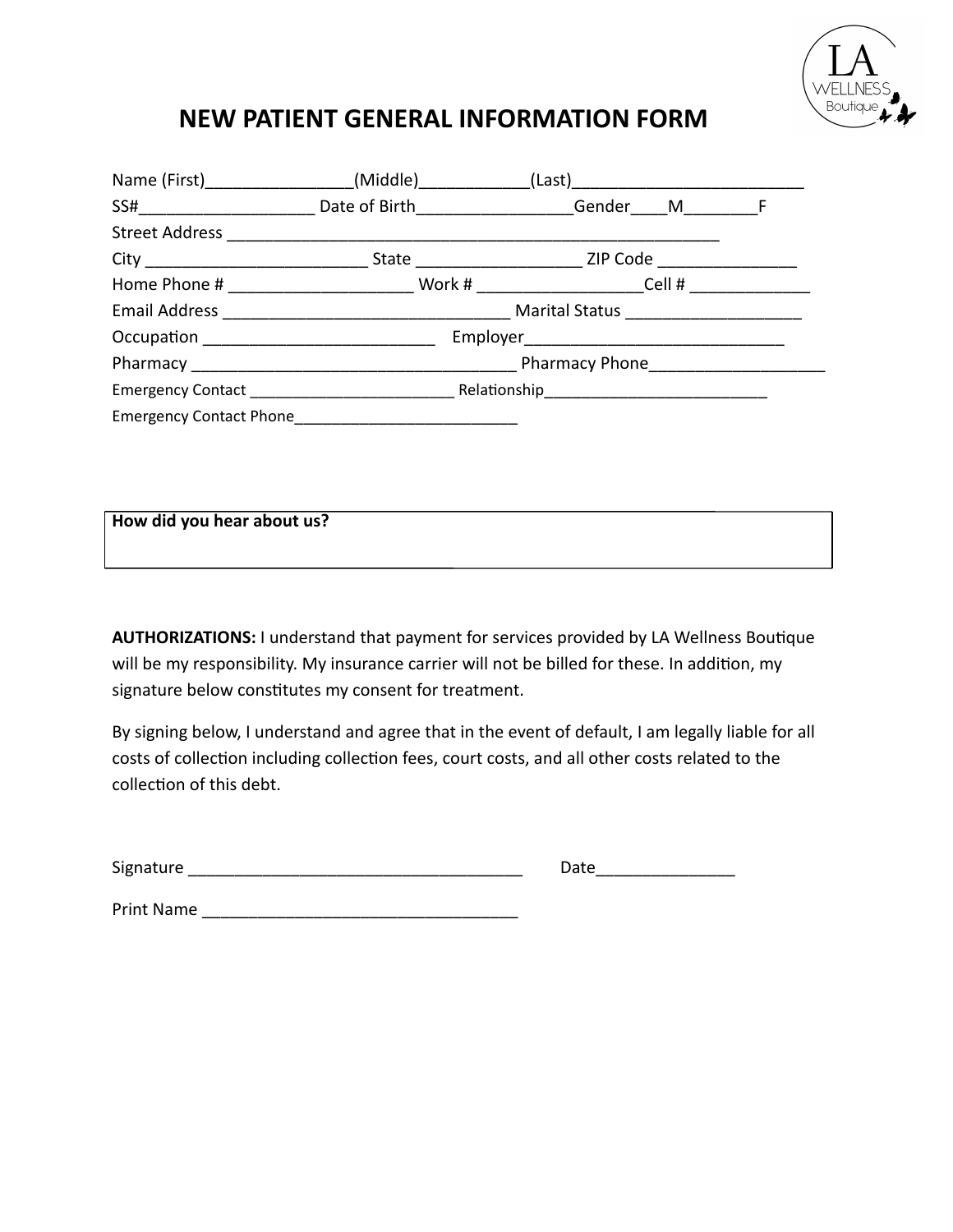

# **NEW PATIENT MEDICAL INFORMATION FORM**

| Name | $- - -$<br>. .<br>-<br>- |
|------|--------------------------|
|      |                          |

| <b>ALLERGIES</b><br>(medications/food/environment) | Reaction<br>(rash/hives/throat swelling/needing hospitalization) |
|----------------------------------------------------|------------------------------------------------------------------|
|                                                    |                                                                  |
|                                                    |                                                                  |
|                                                    |                                                                  |
|                                                    |                                                                  |
|                                                    |                                                                  |
|                                                    |                                                                  |

## **Have you EVER had any of the following (check all that apply)?**  Please list any other conditions you have been diagnosed with in the empty boxes.

| <b>CONDITION</b>         | No | <b>Yes</b>   | <b>CONDITION</b>       | No | <b>Yes</b> | <b>CONDITION</b>         | <b>No</b> | <b>Yes</b> |
|--------------------------|----|--------------|------------------------|----|------------|--------------------------|-----------|------------|
| Asthma                   |    |              | <b>Diabetes</b>        |    |            | Sinus problems           |           |            |
| <b>COPD</b>              |    |              | Kidney problems        |    |            | Hayfever                 |           |            |
| Pneumonia                |    |              | <b>Recurrent UTIs</b>  |    |            | Eczema                   |           |            |
| Pulmonary embolism       |    |              | Kidney stones          |    |            | Anxiety                  |           |            |
| <b>Heart failure</b>     |    |              | Prostate problems      |    |            | Depression               |           |            |
| High blood pressure      |    |              | Bleeding problem       |    |            | Psyciatric illness       |           |            |
| High cholesterol         |    |              | Leg or other clot      |    |            | Insomnia                 |           |            |
| <b>Heart attack</b>      |    |              | Liver problems         |    |            | Sleep apnea              |           |            |
| Atrial fibrillation      |    |              | Gastric reflux         |    |            | Arthritis                |           |            |
| <b>Migraines</b>         |    |              | Stomach ulcers         |    |            | Autoimmune problem       |           |            |
| <b>Chronic headaches</b> |    |              | Diverticulosis/itis    |    |            | <b>Blood transfusion</b> |           |            |
| <b>Stroke</b>            |    |              | Chronic constipation   |    |            |                          |           |            |
| <b>Seizures</b>          |    |              | Thyroid problems       |    |            |                          |           |            |
| Brain hemorrhage         |    |              | <b>Breast problems</b> |    |            |                          |           |            |
| Cataract                 |    |              | Menopause              |    |            |                          |           |            |
| Glaucoma                 |    |              |                        |    |            |                          |           |            |
| Cancer                   |    | Type & Year: |                        |    |            | Current status:          |           |            |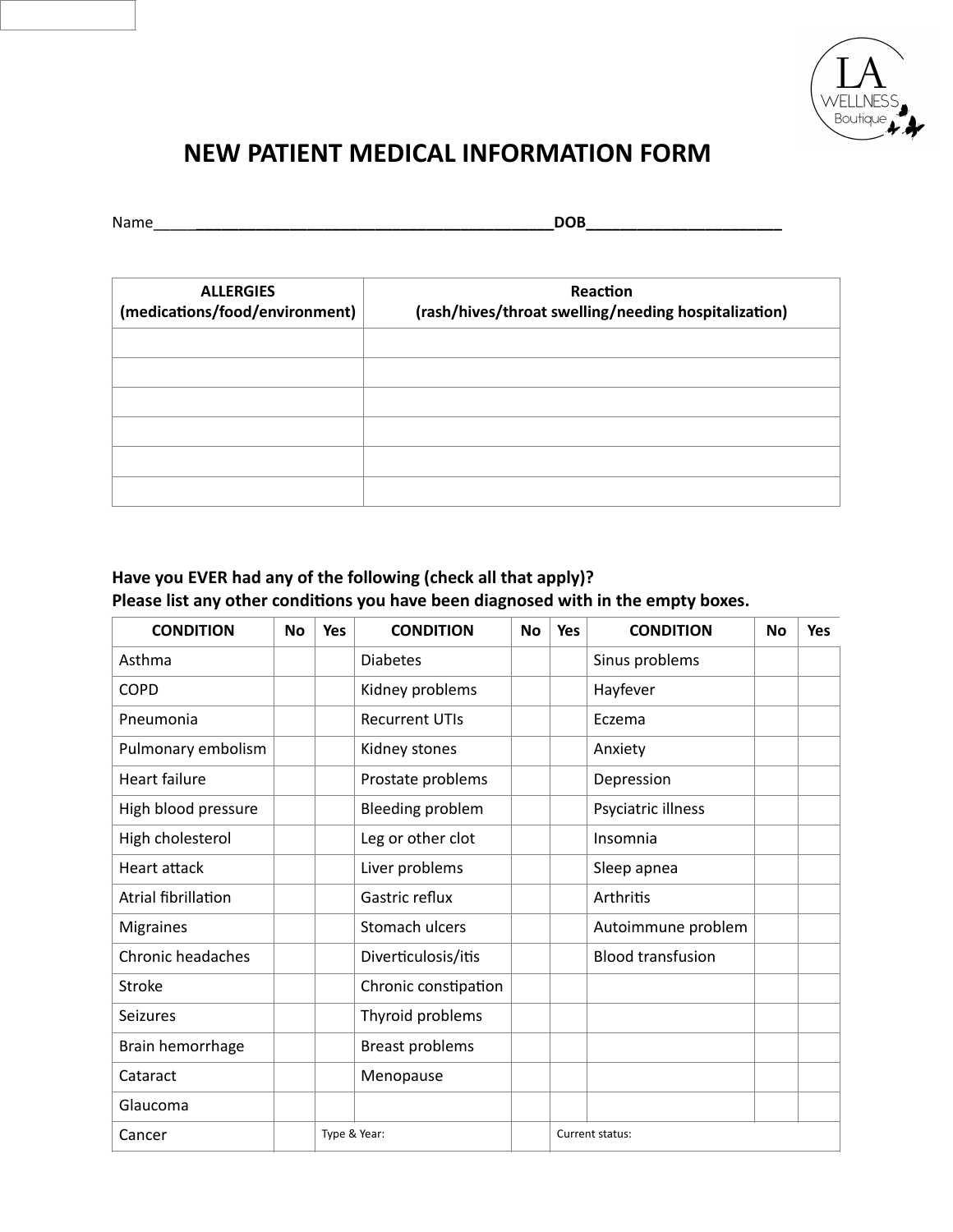## **OBGYN history**

|                      | <b>No</b> | <b>Yes</b> | Year | <b>Total Number of Pregnancies</b>                         |
|----------------------|-----------|------------|------|------------------------------------------------------------|
| Painful Periods      |           |            |      | #Full Term:<br>#Pre Term:<br>#Miscarriages:<br>#Abortions: |
| Painful Sex          |           |            |      |                                                            |
| <b>Heavy Flow</b>    |           |            |      |                                                            |
| Abnormal PAP         |           |            |      | Treatment given:                                           |
| Menopause            |           |            |      | Current symptoms:                                          |
| Hysterectomy         |           |            |      | Reason:                                                    |
| <b>Birth Control</b> |           |            |      | Method:                                                    |

### Please list ALL active treating physicians (i.e. pulmonologist, oncologist, cardiologist, etc.)

| <b>Doctor's Name</b> | <b>Specialty</b> |
|----------------------|------------------|
|                      |                  |
|                      |                  |
|                      |                  |
|                      |                  |
|                      |                  |
|                      |                  |
|                      |                  |

## Please list ALL your current medications (prescription/over the counter) and supplements

| <b>Medication</b> | <b>Dose</b> | <b>How often</b> | Reason |
|-------------------|-------------|------------------|--------|
|                   |             |                  |        |
|                   |             |                  |        |
|                   |             |                  |        |
|                   |             |                  |        |
|                   |             |                  |        |
|                   |             |                  |        |
|                   |             |                  |        |
|                   |             |                  |        |
|                   |             |                  |        |
|                   |             |                  |        |
|                   |             |                  |        |
|                   |             |                  |        |
|                   |             |                  |        |
|                   |             |                  |        |
|                   |             |                  |        |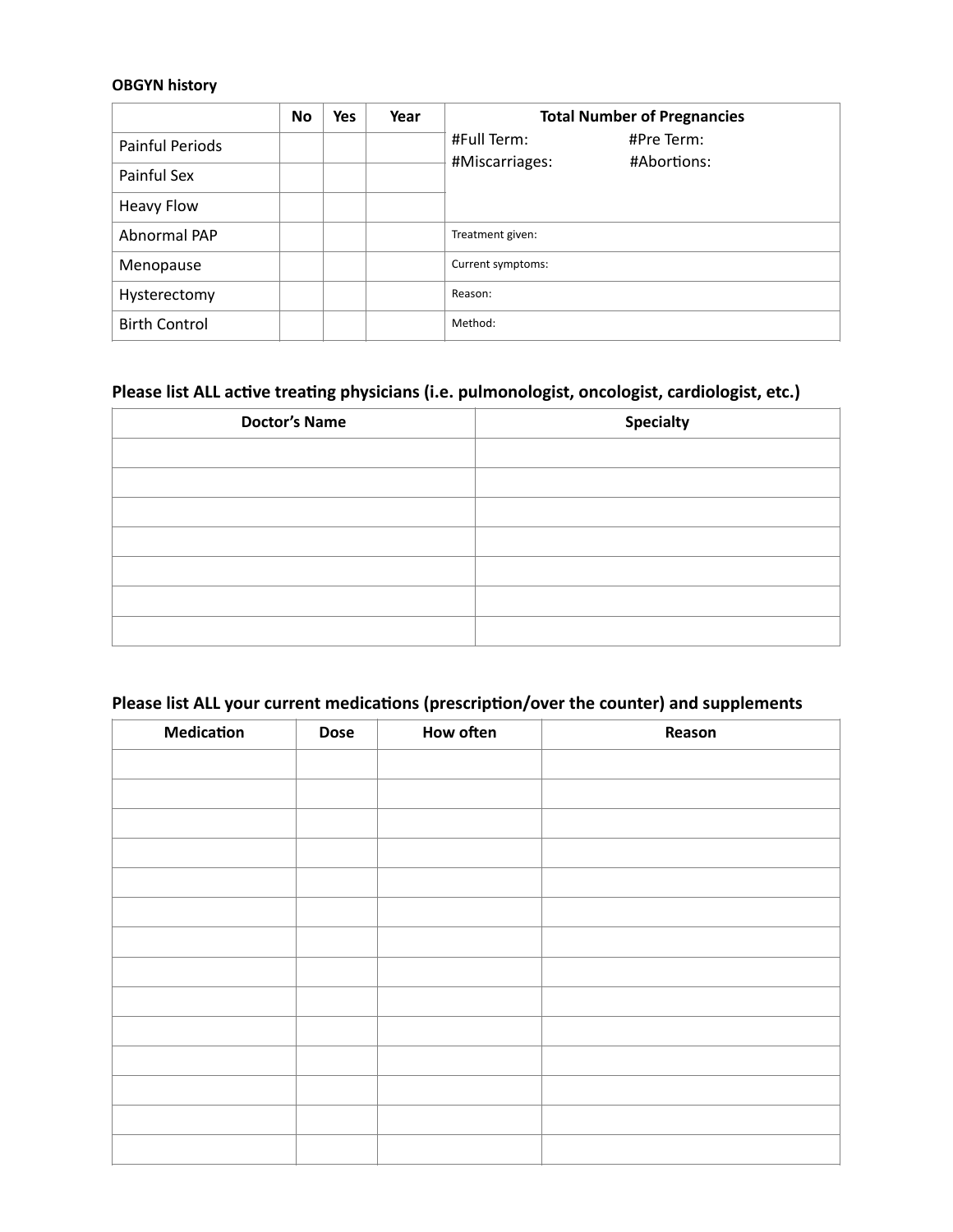| Past Surgeries/hospitalizations/serious injuries | Year |
|--------------------------------------------------|------|
|                                                  |      |
|                                                  |      |
|                                                  |      |
|                                                  |      |
|                                                  |      |
|                                                  |      |

| <b>Immunization</b>    | Year | Immunization           | Year |
|------------------------|------|------------------------|------|
| Hepatitis B Series     |      | Last Pneumonia Vaccine |      |
| <b>Gardasil Series</b> |      | Last Flu Vaccine       |      |
| Tetanus Vaccine        |      | Last Shingles Vaccine  |      |

#### Health Maintenance and other special testing/screening: Please list any other relevant tests.

| <b>Test</b>               | Year | Result |
|---------------------------|------|--------|
| Complete Physical         |      |        |
| Colonoscopy               |      |        |
| Cologuard                 |      |        |
| Mammogram                 |      |        |
| Pap Smear                 |      |        |
| <b>Bone Density</b>       |      |        |
| Prostate exam             |      |        |
| <b>EKG</b>                |      |        |
| Cardiac calcium score     |      |        |
| <b>Stress Test</b>        |      |        |
| Carotid doppler           |      |        |
| Aneurysm ultrasound       |      |        |
| Skin Cancer Screen        |      |        |
| <b>Tuberculosis Test</b>  |      |        |
| Lung cancer screening CT  |      |        |
| Eye Exam                  |      |        |
| Diabetes foot exam        |      |        |
| Smoking cessation program |      |        |
|                           |      |        |
|                           |      |        |
|                           |      |        |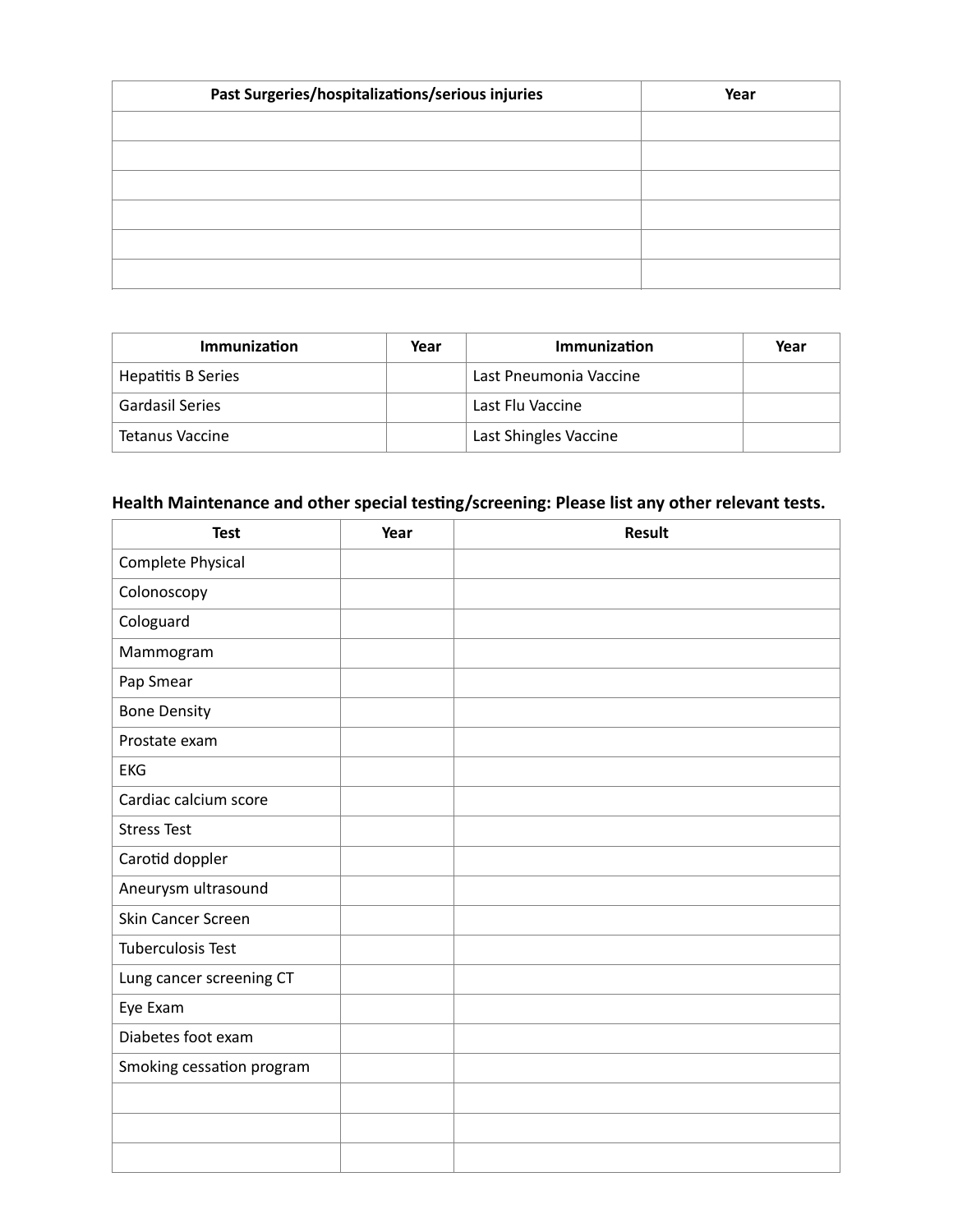| <b>Social History</b>     | <b>No</b> | <b>Yes</b> |                                                             |
|---------------------------|-----------|------------|-------------------------------------------------------------|
| Married                   |           |            | Spouse's name:                                              |
| Children                  |           |            | Ages:                                                       |
| Retired                   |           |            | Prior occupation:                                           |
| Smoking                   |           |            | /packs per day<br>Year quit:                                |
| Alcohol                   |           |            | Drinks/day<br>Drinks/week                                   |
| Caffeine                  |           |            | Drinks/day                                                  |
| <b>Recreational Drugs</b> |           |            | Which ones:                                                 |
| Sexually Active           |           |            | Circle: Hetero<br>Lesbian<br>Bisexual<br>Transgender<br>Gay |

| <b>Family History</b>   | Specify if Mother (M)/Father (F)/Sibling (S)/Grandparent (G) |
|-------------------------|--------------------------------------------------------------|
| High blood pressure     |                                                              |
| High cholesterol        |                                                              |
| <b>Heart Attack</b>     |                                                              |
| <b>Heart Disease</b>    |                                                              |
| <b>Diabetes</b>         |                                                              |
| Kidney disease          |                                                              |
| Lung disease            |                                                              |
| Liver disease           |                                                              |
| <b>Blood disease</b>    |                                                              |
| <b>Blood clot</b>       |                                                              |
| Stroke                  |                                                              |
| Brain aneurysm          |                                                              |
| Migraine                |                                                              |
| Dementia                |                                                              |
| Seizures                |                                                              |
| Glaucoma                |                                                              |
| Macular degeneration    |                                                              |
| Depression/Anxiety      |                                                              |
| Arthritis               |                                                              |
| Cancer                  |                                                              |
| Type:<br>Age diagnosed: |                                                              |
|                         |                                                              |
|                         |                                                              |
|                         |                                                              |
|                         |                                                              |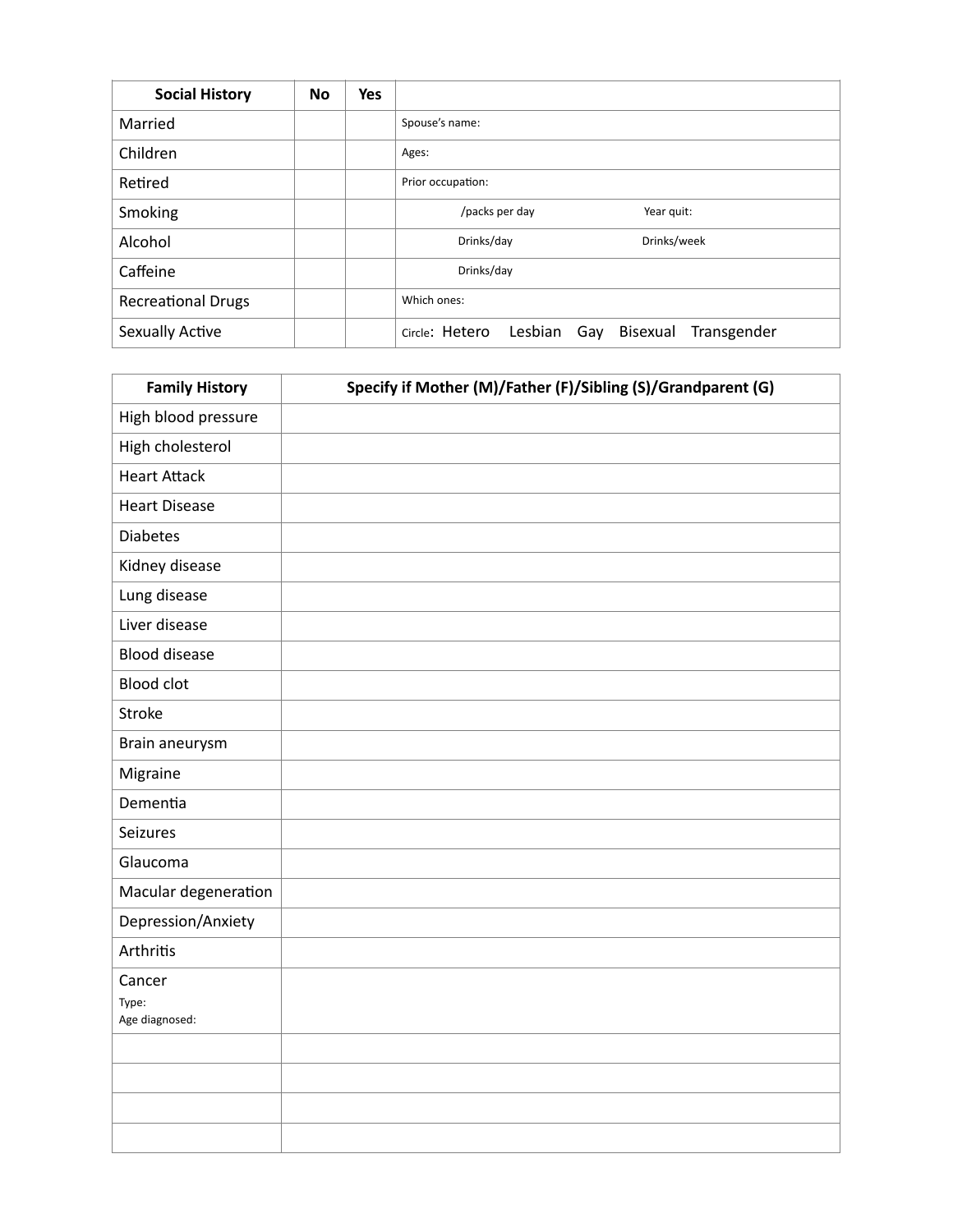## **Review of symptoms**

| Symptom               | N | Υ | Symptom                | N | Υ | Symptom                 | N | Y |
|-----------------------|---|---|------------------------|---|---|-------------------------|---|---|
| General               |   |   | Respiratory            |   |   | <b>Neurologic</b>       |   |   |
| Fever                 |   |   | Cough                  |   |   | Headaches               |   |   |
| Chills                |   |   | Shortness of breath    |   |   | <b>Dizziness</b>        |   |   |
| Fatigue               |   |   | Easily winded          |   |   | Poor concentration      |   |   |
| Sweats                |   |   | Chest congestion       |   |   | Arm/Leg weakness        |   |   |
| Weight gain           |   |   | Coughing up blood      |   |   | Numbness/Tingling       |   |   |
| Weight loss           |   |   | Wheezing               |   |   | Tremor                  |   |   |
| Insomnia              |   |   |                        |   |   | Memory problems         |   |   |
|                       |   |   | Gastrointestinal       |   |   | Confusion               |   |   |
| Head/Eyes/ENT/Neck    |   |   | Belly pain             |   |   | Passing out spells      |   |   |
| Poor vision           |   |   | Nausea/Vomiting        |   |   |                         |   |   |
| Double vision         |   |   | Vomiting blood         |   |   | Muscles/Joints/Bone     |   |   |
| Light sensitivity     |   |   | Constipation           |   |   | Joint pain/swelling     |   |   |
| Itchy/Dry/Red eyes    |   |   | Bloating               |   |   | Neck pain               |   |   |
| Runny/Blocked nose    |   |   | Diarrhea               |   |   | Back pain               |   |   |
| Nosebleeds            |   |   | <b>Black stools</b>    |   |   | Muscle cramps           |   |   |
| Ear pain/pressure     |   |   | Blood in stool         |   |   |                         |   |   |
| Ringing in ears       |   |   | Decreased appetite     |   |   | <b>Skin</b>             |   |   |
| Decreased hearing     |   |   | Trouble swallowing     |   |   | Rash                    |   |   |
| Spinning sensation    |   |   | Heartburn              |   |   | Dry/itchy skin          |   |   |
| Snoring               |   |   | Yellow eyes/skin       |   |   | Change in a mole        |   |   |
| Dry mouth             |   |   | Rectal pain            |   |   | Wound                   |   |   |
| Hoarse voice          |   |   | Stool incontinence     |   |   |                         |   |   |
| Sore throat           |   |   |                        |   |   | <b>Blood/Lymphatics</b> |   |   |
| Facial/sinus pressure |   |   | Genitourinary          |   |   | Easily bruise/bleed     |   |   |
| Neck stiffness        |   |   | Frequent urination     |   |   | Swollen glands          |   |   |
| Neck lumps            |   |   | Urinary incontinence   |   |   |                         |   |   |
|                       |   |   | Urinary urgency        |   |   | <b>Endocrine</b>        |   |   |
| Cardiovascular        |   |   | <b>Burning urine</b>   |   |   | <b>Excessive thirst</b> |   |   |
| Chest pain            |   |   | Urinating at night     |   |   | Heat/cold intolerance   |   |   |
| Palpitations          |   |   | Pelvic pain            |   |   | Hair/skin changes       |   |   |
| Sleep upright         |   |   | Change in libido       |   |   |                         |   |   |
| Leg swelling          |   |   | Painful sex            |   |   | Psychiatric             |   |   |
| Leg pain with walking |   |   | Abnormal periods       |   |   | Depression              |   |   |
|                       |   |   | Genital itch/discharge |   |   | Anxiety                 |   |   |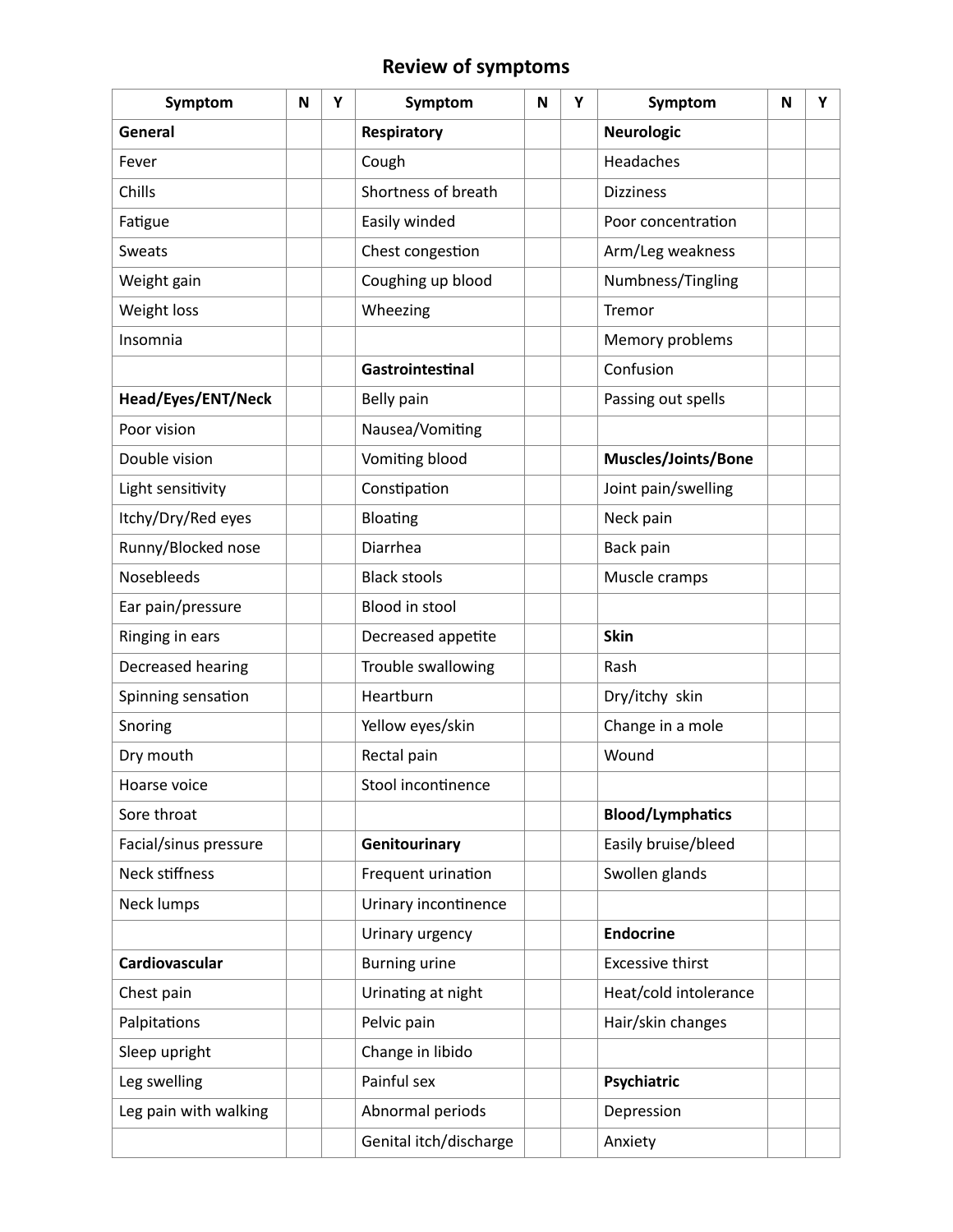# **PATIENT FINANCIAL RESPONSIBILITY AGREEMENT**



LA Wellness Boutique is committed to providing you with the best possible care. In order for us to achieve this goal, we need your assistance and understanding of our financial policy. Please read the following carefully. As it is an agreement that you are responsible for payment, and will pay in a timely manner.

- All professional services rendered by LA Wellness Boutique are charged to the patient. Patients are responsible for all fees regardless of insurance coverage. LA Wellness Boutique does not file any insurance claims and does not code visits for any insurance.
- Non-members: All payments are due at the time of service. We accept cash, checks and credit cards for your convenience.
- Members will be billed monthly for membership services and for any incidentals incurred from an office visit. There is an option to pay 1 years membership upfront for a discounted amount. To cancel a membership, just call us during regular business hours before the 1st of the following month and we will cancel your membership. Monthly membership fees are not prorated. A cancelled membership cannot be reinstated, the patient is offered care at non-member pricing, if account is up to date.
- In order to release our medical records, we must receive a release signed by the patient or legal guardian.
- There is a \$50 fee on any returned checks that will be electronically debited from your account.
- Any lab work will be billed by the vendor. There is an option to use your insurance to cover your lab costs. The vendor will require your insurance information and it is for this reason that we keep a copy of your insurance of your chart with us.
- By providing us with your landline or cell phone number(s), you give your consent for us, our agents, and to our collection agents, to contact you at these numbers, or at any number that is later acquired for you, and, to leave live, or pre-recorded messages regarding any accounts or services. Providing us a telephone or cell number is not a condition of receiving our services, however.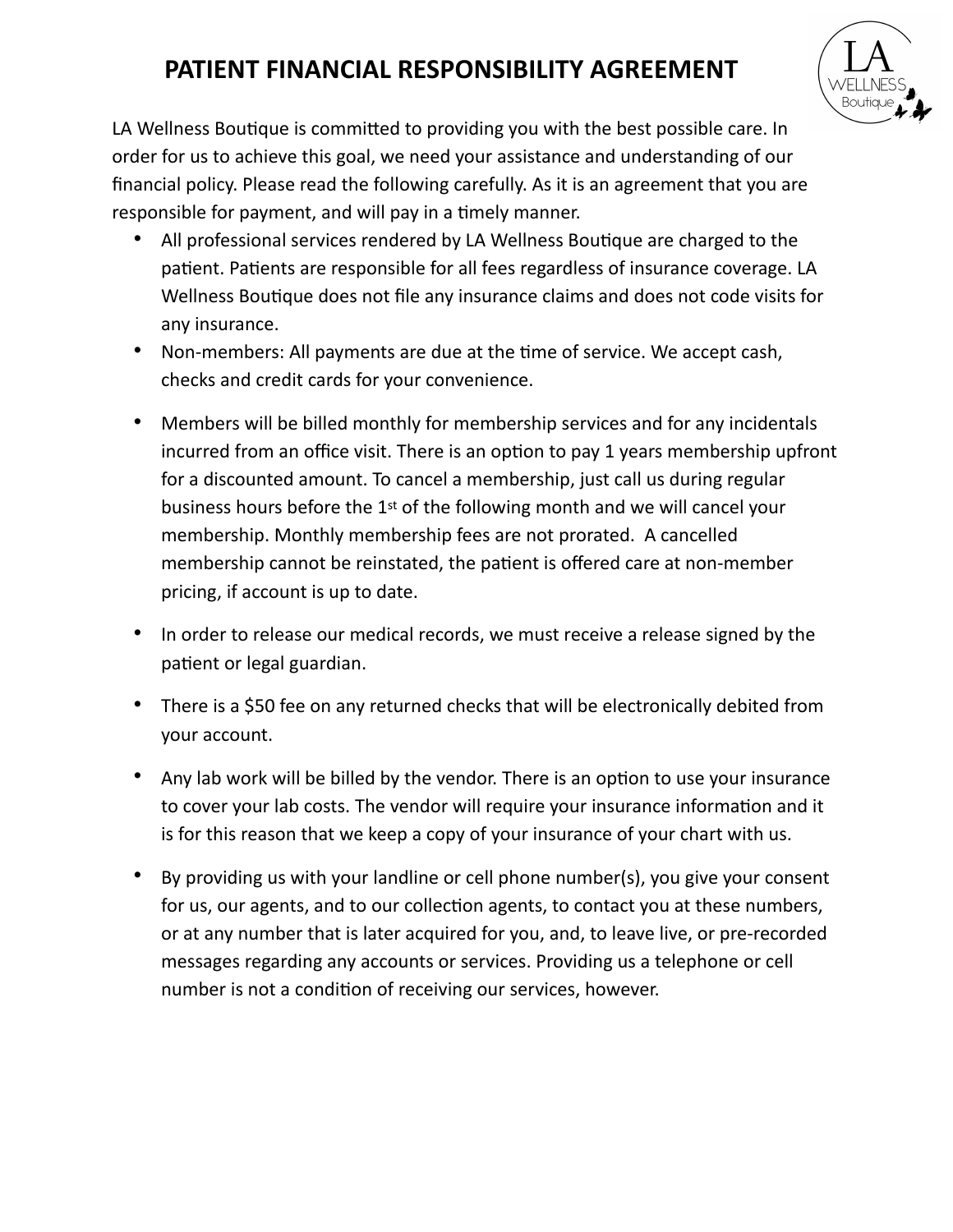## **Agreement to Accept Financial Responsibility**



I, Letteral and the set of the set of the set of the set of the set of the set of the set of the set of the set of the set of the set of the set of the set of the set of the set of the set of the set of the set of the set LA Wellness Boutique has provided or will provide me with professional services, and I agree to the above financial policy. I also understand that if I fail to comply with this agreement, and if my account becomes past due, it will become eligible for collections activity. I understand that any expense incurred by LA Wellness Boutique in its efforts to collect remittance will be added to my bill and become my responsibility. Patients will not be seen by the provider until account is up to date.

I hereby understand that the providers of LA Wellness Boutique will not furnish medical information to any insurance carrier for payment. I understand that I am responsible for the total of fees incurred during my office visit.

After an initial 12 month contract is completed, members may cancel membership at any time by requesting a membership cancellation form which should be received before the 1st of next month billing cycle. Fees will NOT be pro-rated.

**I am a Medicaid/Medicare recipient** and I knowingly decline to have LA Wellness Boutique file a Medicaid/Medicare claim for services provided on this date. I elect to pay the self-pay price for services rendered on this date. I have been notified of costs prior to service. (Please initial box to indicate agreement)

| Patient Name                |
|-----------------------------|
| Patient/Guarantor Signature |
| Relationship to Patient     |
| Date                        |

\_\_\_\_\_\_\_\_\_\_\_\_\_\_\_\_\_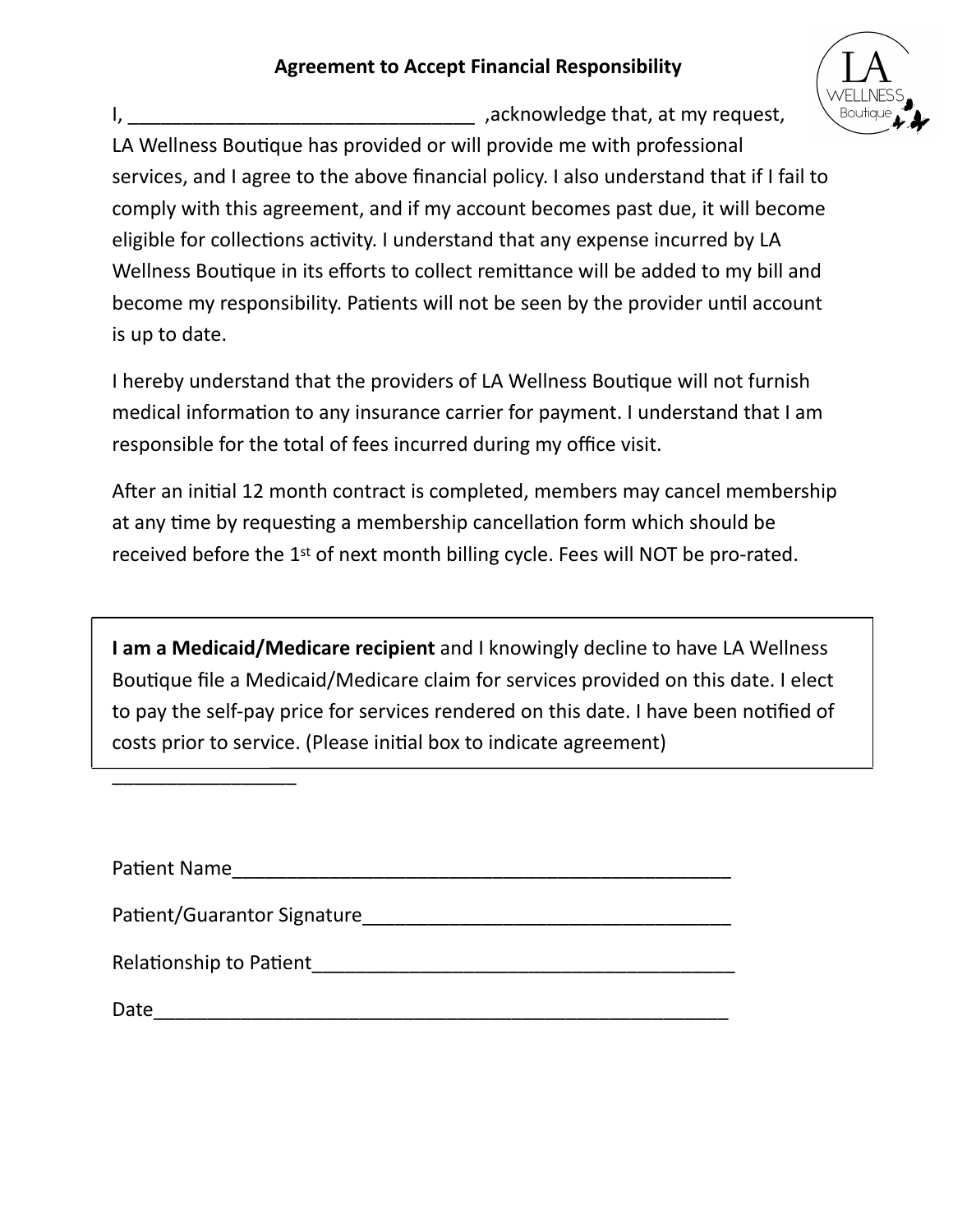# **HIPAA and Office Privacy Policy**



| <b>Patient Name</b> | DOR |
|---------------------|-----|
|---------------------|-----|

I understand that under HIPAA, I have certain rights to privacy regarding my protected health information. I understand this information can and will be used to:

- Conduct, plan, and direct treatment and follow-up among the multiple healthcare providers who may be involved in that treatment directly or indirectly.
- Conduct normal healthcare operations, such as quality assessments and provider certifications.

I have been informed by you or your Notice of Privacy Practice containing a more complete description of the uses and disclosures of my health information. I have been given the right to review such Notice of Privacy Practices prior to signing this consent. I understand that this organization at any time to obtain a current copy of the Notice of Privacy Practice from time to time and that I may contact this organization at any time to obtain a current copy of the Notice of Privacy Practice.

I understand that I may request in writing that you restrict how my private information is used and disclosed to carry our treatment or obtain payment of health care operations. I also understand you are not required to agree to my requested restriction, but if you agree then you are bound to abide by such restrictions.

I understand that I may revoke this consent in writing at any time, except to the extent you have taken action relying on this consent.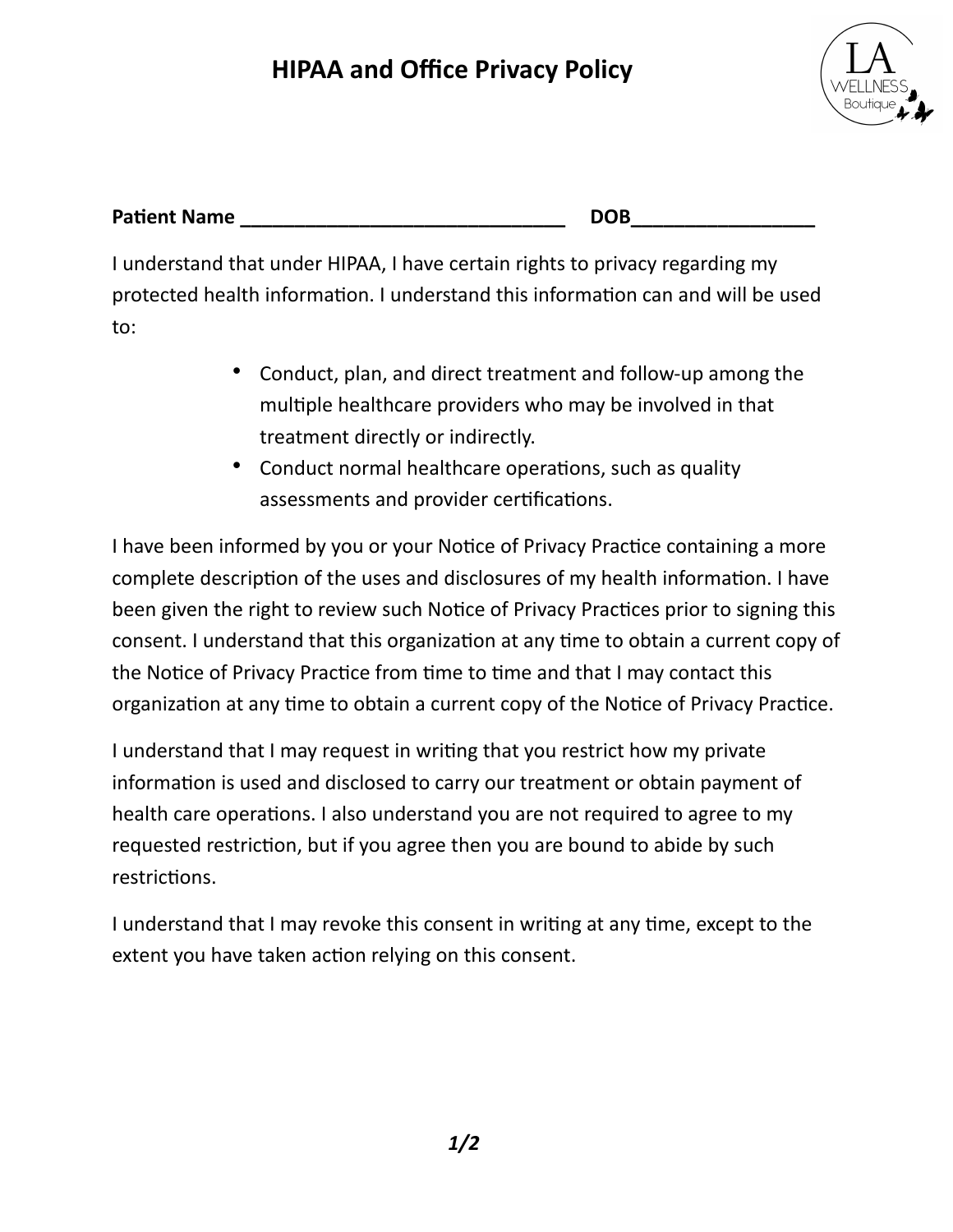

## **PATIENT AUTHORIZATIONS**

Please write the name of the person to whom you wish us to disclose your health information:

| May leave on answering machine/voicemail                                                           |                                                                 |
|----------------------------------------------------------------------------------------------------|-----------------------------------------------------------------|
| May correspond by electronic means, including text, email, video call,<br>FaceTime, Zoom and Skype |                                                                 |
| DO NOT release any medical information to anyone                                                   |                                                                 |
|                                                                                                    |                                                                 |
|                                                                                                    | Date<br><u> 1990 - Jan Barbara III, prima politik politik (</u> |
| (Relationship to patient                                                                           |                                                                 |

This authorization will expire one year from the signed date or may be changed by the responsible party at any time.